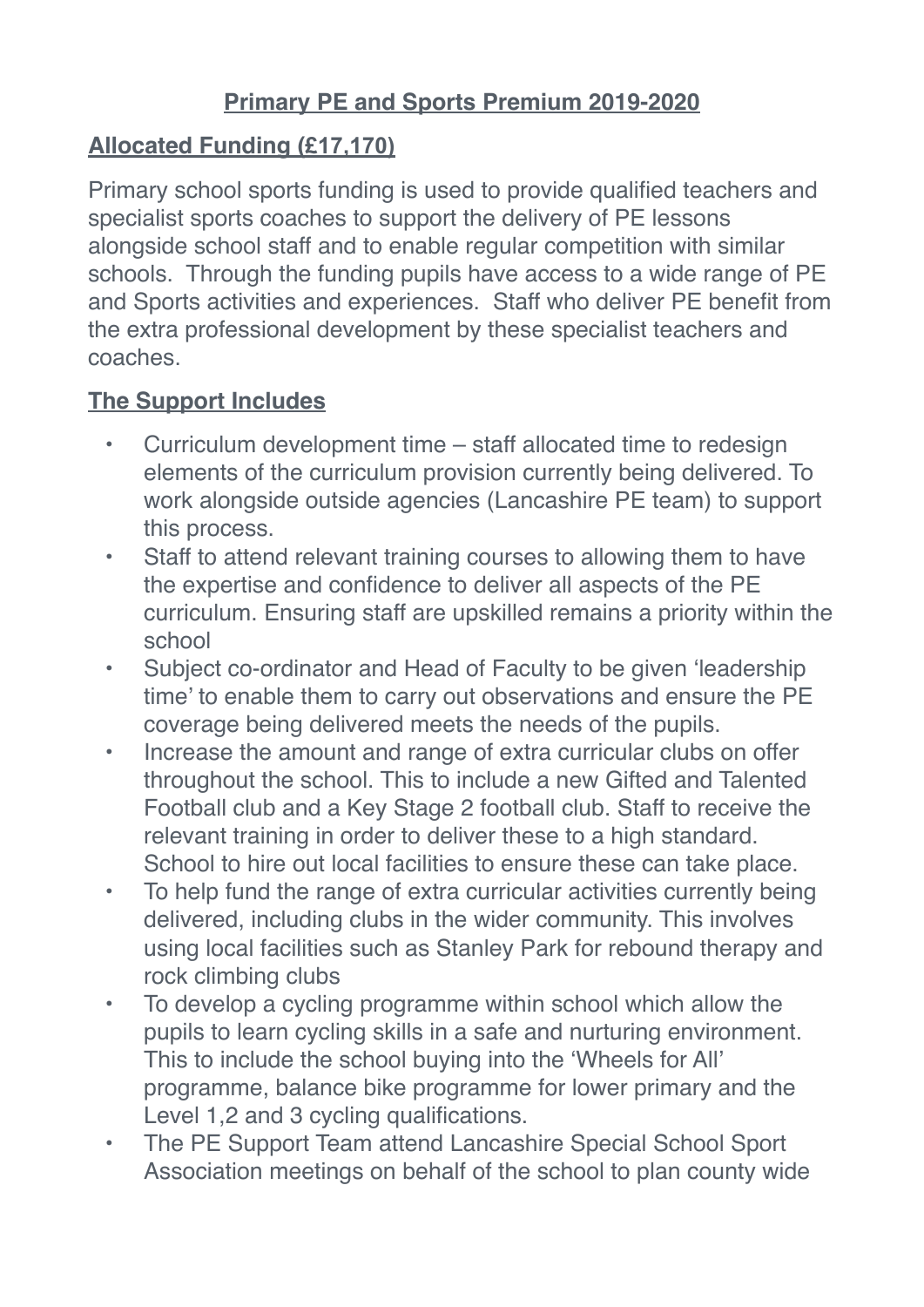events and host an annual event for Lancashire Special Schools within Blackpool.

- Membership of the Lancashire Special School Sport Association allows PCA pupils to participate in SEN events county wide.
- This provides access to Level 2 Lancashire inter-special school competitive events including Boccia, New Age Kurling, gymnastics, football, Athletics, Cross Country, Tag Rugby, Swimming Gala, Boys and Girls Football
- PCA pupils attend an extra-curricular multi skills club at Stanley park for weekly sessions delivered by specialist coaches. These multi skills sessions are accessed by pupils in Key Stages 2, 3 and 4 and the specialist coaches work alongside PCA teaching and Support Assistants in delivering the sessions. The club is community based with other mainstream and special schools also in attendance.
- External sports coach hired to work alongside PCA staff in the delivery of Key Stage 2 extra-curricular clubs. This has included a football club and a multi skills club
- Used to develop links with external sports clubs. Working with Blackpool Community Trust to offer extra curricular clubs with their support
- Purchase new equipment to ensure the SoW can be delivered appropriately. This year will have a focus on fitness equipment
- To give the opportunity for pupils to access and take part in national competitions, e.g. Panathlon swimming events
- Extend pathways into community sports group. Support pupils in the playing for the Blackpool Community Trust PAN football team.
- Used to increase the number of pupils taking part in Level 2 and Level 3 competitions. Increase the range of these competitions PCA take part in.
- Curriculum sessions tailored to offer a variety of activities ensuring all pupils are engaged and motivated by the sessions. This will involve offering a board range of activities and using local sporting facilities.
- Money to be used for 'top up' curriculum swimming sessions. Pupils to receive 1/3 longer in the pool as a result of the PE premium funding. The profile of PE and sport is raised across the school as a tool for whole-school improvement